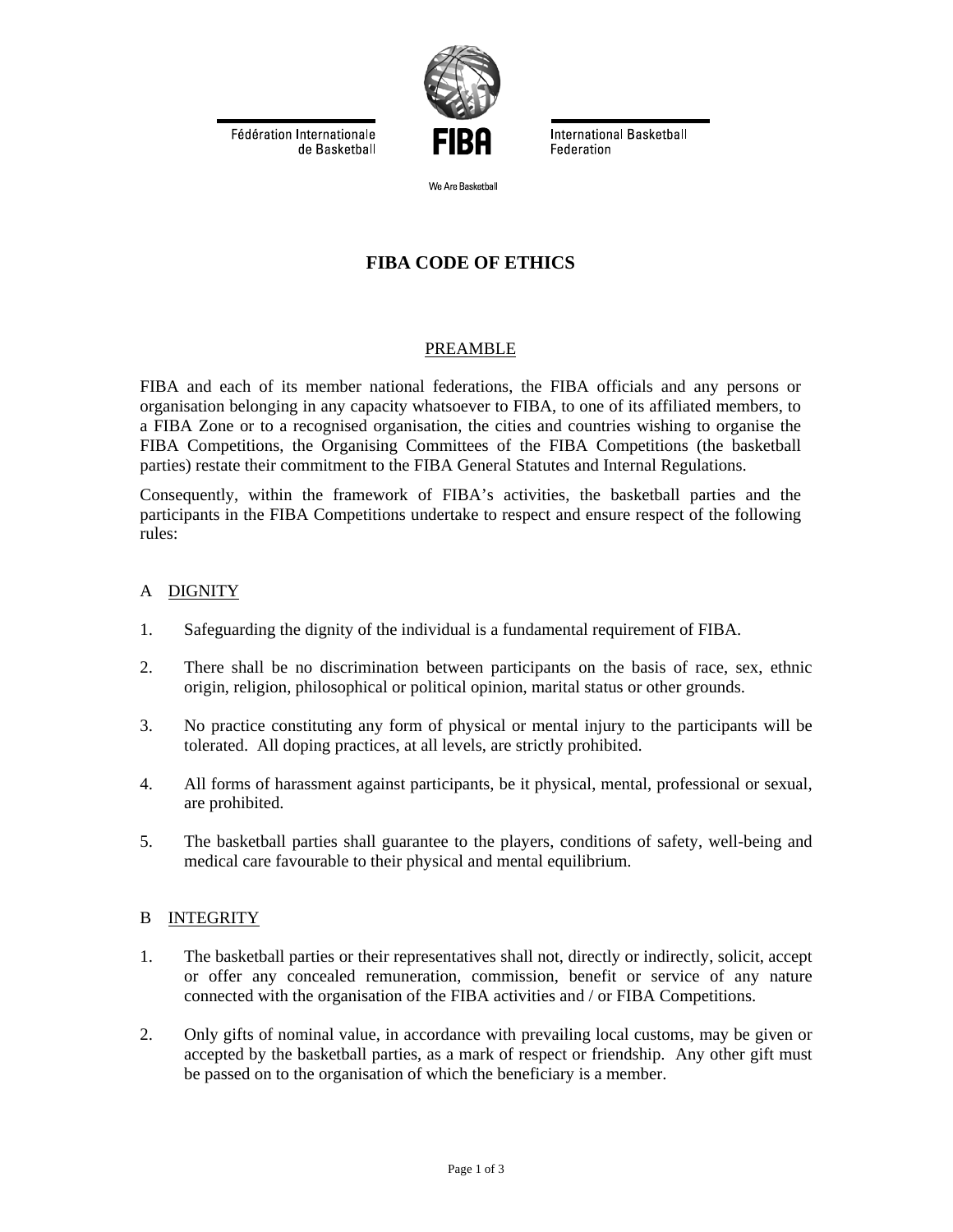



**International Basketball** Federation

We Are Basketball

- 3. The hospitality shown to the members and staff of the basketball parties and the persons accompanying them shall not exceed the standards prevailing in the host country.
- 4. The basketball parties shall avoid any conflict of interest. If a conflict of interest arises, or if there is a danger of this happening, the parties concerned must inform the FIBA Central Board which will take appropriate measures.
- 5. The basketball parties shall use due care and diligence in fulfilling their mission. They must not act in a manner likely to tarnish the reputation of FIBA.
- 6. The basketball parties must not be involved with firms or persons whose activity is inconsistent with the principles set out in the FIBA General Statutes, Internal Regulations and this Code.
- 7. The basketball parties shall neither give nor accept instructions to vote or intervene in a given manner within the organs of FIBA.

#### C RESOURCES

- 1. The resources of the basketball parties, as defined in the preamble but excluding the natural persons mentioned therein, may be used only for basketball purposes.
- 2. The income and expenditure of the basketball parties as defined in section 1 above shall be recorded in their accounts, which must be maintained in accordance with generally accepted accounting principles. An independent auditor will check these accounts.
- 3. The basketball parties recognise the significant contribution that broadcasters, sponsors, partners and other supporters of sports events make to the development and prestige of the FIBA Competitions throughout the world. However, such support must be in a form consistent with the rules of sport and the principles defined in the FIBA General Statutes, Internal Regulations and this Code. They must not interfere in the running of sports institutions. The organisation and staging of official basketball competitions are the exclusive responsibility of FIBA or of any organisation recognised and/or authorised by FIBA.

#### D CANDIDATURES

The basketball parties shall, in all points, respect the FIBA Bid and Event Manuals for cities/countries bidding to host the FIBA Competitions. The cities/countries wishing to organise FIBA Competitions shall, *inter alia*, refrain from approaching another party or a third authority with a view to obtaining any financial or political support inconsistent with the provisions of such Manual.